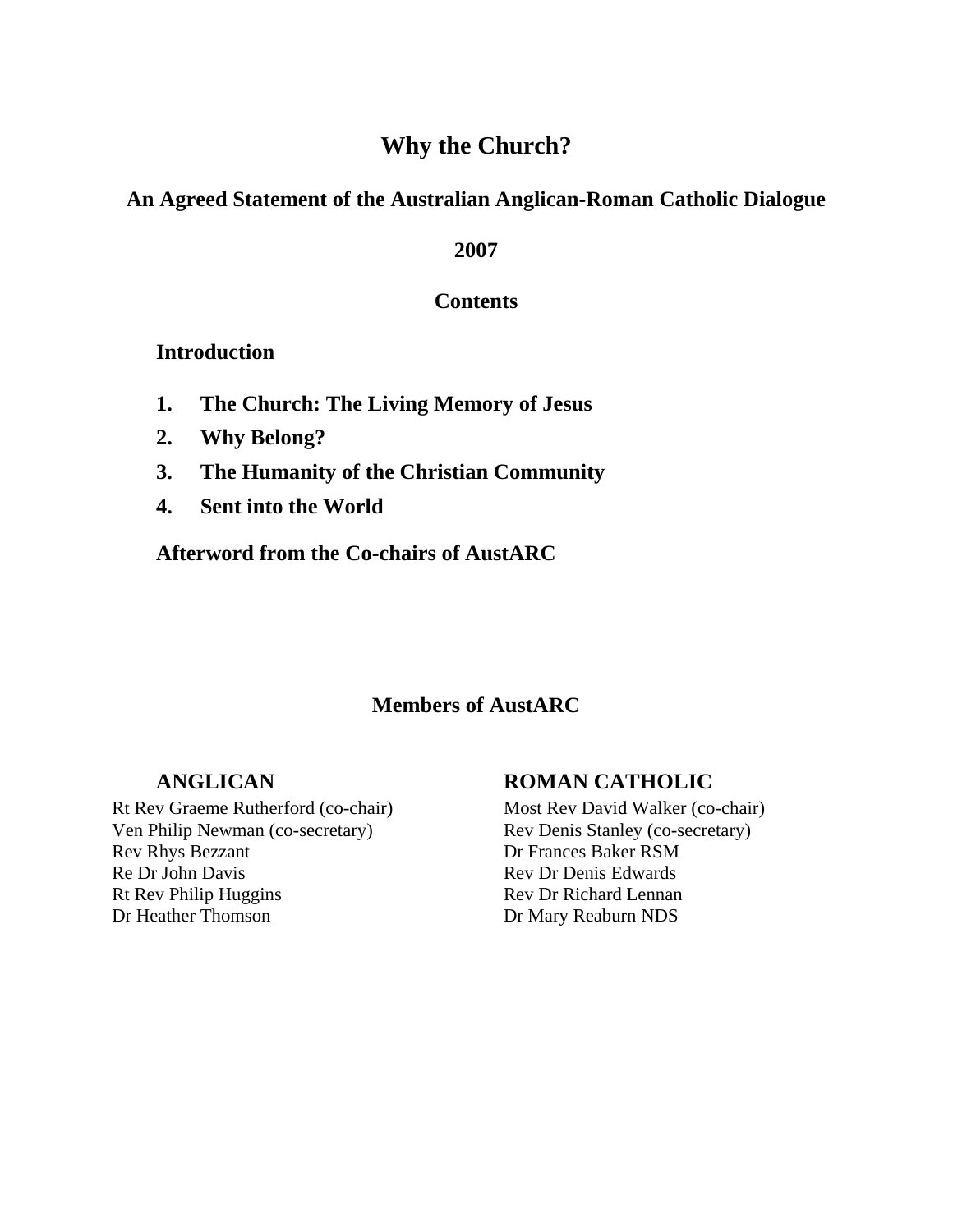## **Introduction**

In the last ten years, media coverage of 'the church' in Australia has expanded significantly. Even though the coverage inclines towards controversial issues, including the pronouncements of contentious church leaders and the relationship between fundamentalist religious groups and right-wing politics, it seems that the media has discovered unexpected signs of life in the church.

One aspect of this vitality is the role of the Christian church in national public affairs. The infrastructure that church agencies provide for many community welfare programs and the church's involvement in debates on social policies attest to the high level of the church's participation in the life of contemporary Australia. Although the church's profile in such matters is unwelcome to those who believe that all dimensions of the state's activities should be exclusively 'secular', the Australian community at large seems to value the church's commitment to the promotion of justice in social and political life and to service of the poor.

Aspects of the church lacking an overtly political dimension rarely attract media interest, even though they might be thriving. One such area of growth in recent years is the involvement of young people in various religious communities. Many young people approach their faith with considerable fervour, displaying an enthusiasm for vibrant liturgies, a longing for spiritual wisdom, and a willingness to engage with the needs of those living on the margins of our society.

At first glance, it might appear that such developments would not only vanquish any prophets of gloom about the church's present and future, but also render superfluous a document entitled *Why the Church?* The full story of the Christian church in contemporary Australia, however, is not one of unalloyed good news. It is the existence of light and shade in the life of the church that supports the need for this document.

The authors of this document recognise that the indicators of growth in some Christian communities exist alongside the continued waning of identification with what have become known as 'mainstream' or 'traditional' Churches, including the Anglican and Roman Catholic Churches. Here the harbingers of decay are well known, especially the fact that attendance at Sunday church services, already viewed as primarily the province of the aging, hovers on the verge of single-digit percentages.

Beyond mere figures, however, the burgeoning popularity of marriage by civil celebrants, 'naming' ceremonies for babies, funerals in the form of 'celebrations of life', and a preference for various forms of secular 'spirituality' and pastoral care, all imply a crisis for Churches. These trends suggest that some Christians have either never appropriated or have drifted away from the conviction central to Christianity: that we live our whole life in the context of God's nurturing and saving love, which we receive as a gift that is both beyond our manipulation and a challenge to our priorities. This situation raises serious issues for Anglicans and Roman Catholics concerned to promote the flourishing of their communities in faith and mission.

In response to these developments, some Anglicans and Roman Catholics choose to rage against what they characterise as the selfishness, even 'neo-paganism', of contemporary society. While such critiques emphasise that self- centredness hardens us against the challenging liberation offered by Christian faith, they rarely acknowledge that the attitudes and actions of Christians themselves can fail to manifest an attractive vision of faith lived within the church.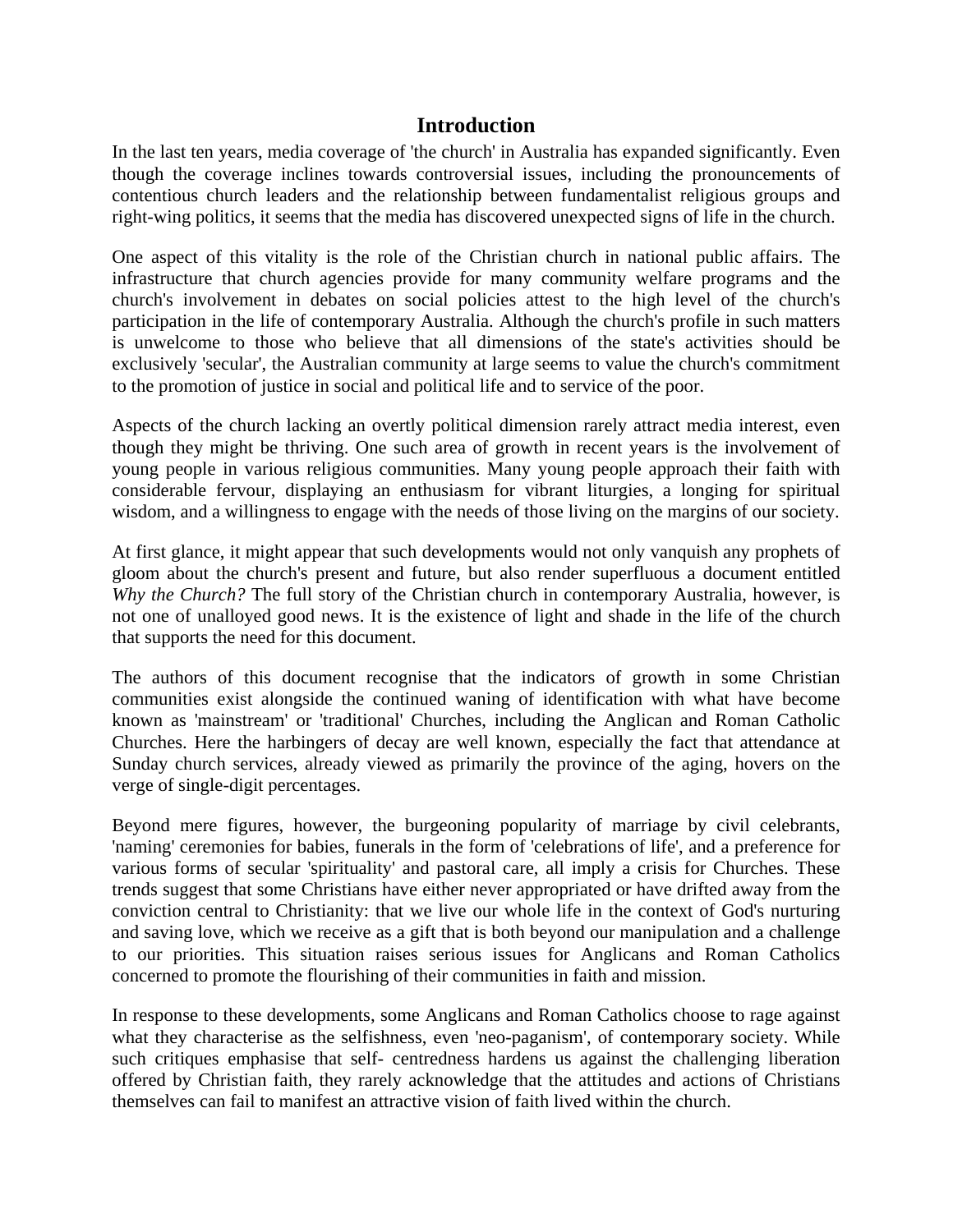In fact, nothing does more damage to the church than the accusation that its members are hypocrites. The revelations of sexual abuse perpetrated by ordained ministers, as well as some flawed responses to that abuse by those in authority in the churches, have fuelled that accusation in recent years.

The sexual abuse issues have deepened the perception of the church's hypocrisy. That perception, however, will always have currency as long as the Churches remain divided while proclaiming that unity is an irreducible dimension of Christian faith. In addition, the divisions between the Churches are a constant source of frustration for those who hunger for a church able to model reconciliation to a divided world. Although many milestones have been reached in the journey to full communion among Christians, continued division damages the church's witness in a world that itself knows too well the cost of fragmentation.

Perceptions of hypocrisy lead many of our contemporaries, who might consider Jesus appealing, to reject contact with 'the church'. People in this group are likely to contrast Jesus and the church: Jesus is inviting, generous, and forgiving; the church is unattractive, self-absorbed, and judgmental. Unlike Jesus, the church, viewed as comfortable, middle-class, and untouched by the pain of life, seems to have little empathy for people in difficult personal situations. That perception often expresses alienation from multiple aspects of the church: its structures, traditions, and ethical teachings, as well as its style of language and forms of worship.

As if all of the above were not enough, even those who maintain a connection with the Anglican and Roman Catholic Churches can struggle to be truly at home in their Church. For Roman Catholics, this struggle often centres on how to reconcile a searching or questioning faith with their Church's doctrines and structures of authority. Equally, there has been a struggle for Anglicans in recent times over the maintenance of unity within their communion.

In such circumstances, some members of the Churches experience others within their own 'family of faith' as unwilling to listen, let alone to enter into respectful dialogue. Similar tensions in the Churches also arise over contemporary social issues - the environment, war, government accountability, industrial relations, and issues of gender and sexuality.

Taken together, the features described above highlight why contemporary Australians might question the value of seeking or maintaining a connection with the church. *Why the Church?* will address that issue. *Why the Church?* is a document written jointly by members of the Australian Anglican—Roman Catholic Dialogue (AustARC). From the common faith of their different traditions, the authors of this document seek to articulate a positive appreciation of the Christian church in today's Australia.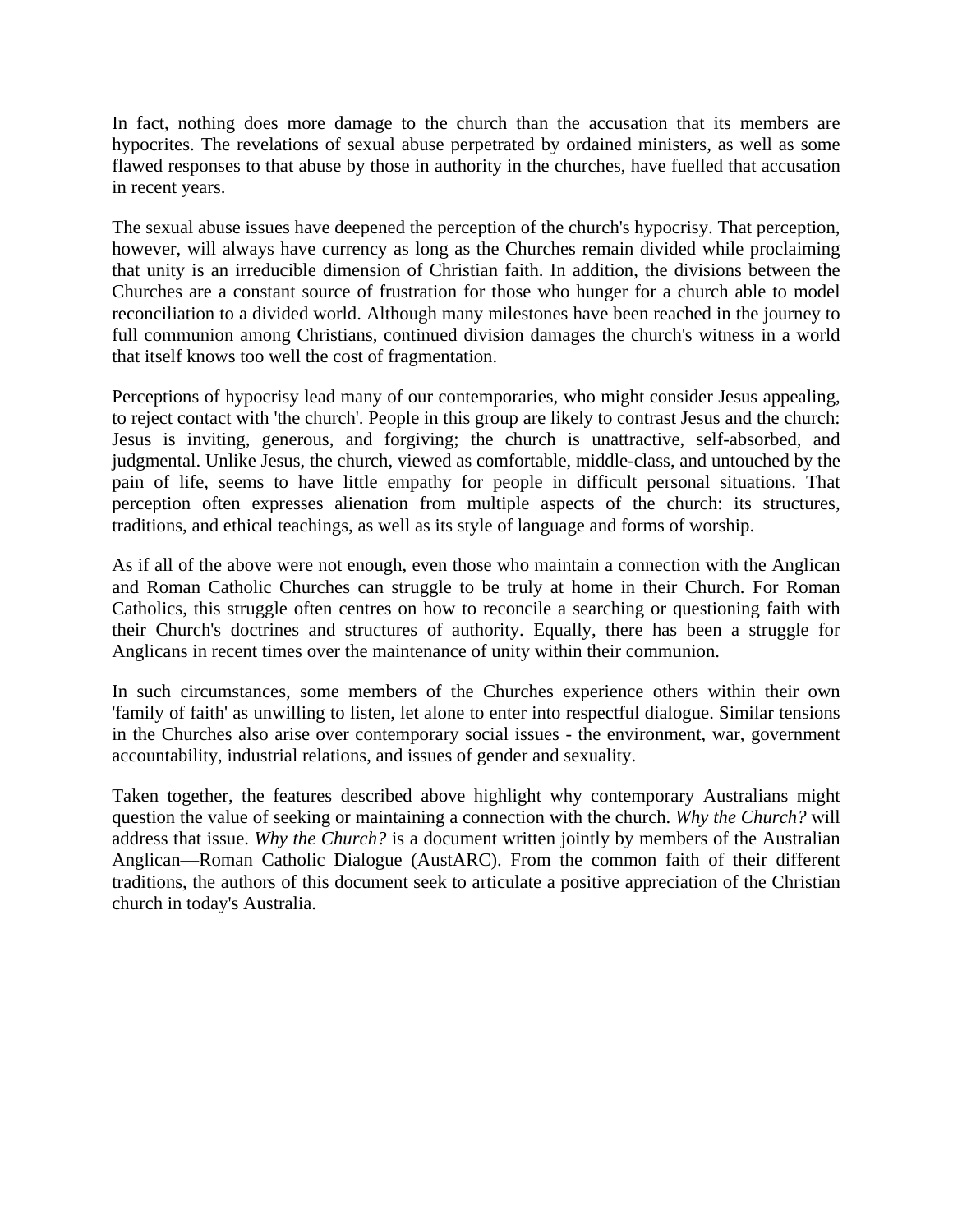# **Chapter One**

# **The Church: The Living Memory of Jesus**

The church matters because it is the living memory of Jesus. The church is the community that tells the story of Jesus today. In spite of all its tragic failures, its human limitations, and the terrible sins committed in its name, the church embodies the story of Jesus.

The church proclaims and witnesses to Christ and to the great biblical narrative that moves from creation to final salvation. The church holds, proclaims, and passes on Jesus' preaching of the reign of God, his command to love the enemy, his healing ministry, his priority for the poor and the sinner, his challenge to the wealthy and to the religious establishment, his formation of a community of disciples, and his life-giving death and resurrection.

To say that the church is the *living* memory of Jesus is to say that, like the memorial *(anamnesis)*  at the heart of the Eucharist, it not only recalls the past, but also acts in the present and anticipates the future. The church tells the story of Jesus not simply as a reminder of what happened two thousand years ago, but as a story that brings forgiveness, healing, and liberation in the present. It is a story for this place and time, a story of grace and hope, a story that challenges us to live the way of the Kingdom in the here and now. This story goes on in our lives and in our time. And it is a story of resurrection, the promise and the beginning of the future when we and, with us, the whole of creation will be taken up and transformed in Christ.

Without the church and its Scriptures, the *living* memory of Jesus would disappear from the earth. Of course, there would still be a historical record of Jesus of Nazareth. He could still be remembered as an important religious leader. Without the church, however, there would be no access to the *living* memory of Jesus. There would be no community to mediate his presence and action now, no community to witness to, and to participate in, his future transformation of all things. Although the Spirit of God is mysteriously at work in creation and in the lives of all human beings, it is through the church and its Scriptures that we have access to God's explicit self-revelation in Jesus of Nazareth. Through the church, we encounter the Word made flesh; we meet Jesus who is the human face of God in our midst.

The story of Jesus embodied in the church matters. It is a story of God's self-bestowal to us. It tells of God's compassionate, healing, liberating love, of Jesus' faithful love to the point of death, of death transformed with Easter life, and of the Spirit poured out upon the church. It is a story that promises that we, and the universe we inhabit, will be transfigured in Christ. The church exists to witness to this story. The story of Jesus is not simply remembered in the church: it lives in the church, even in the church's brokenness.

#### **The Church as the Place of Encounter with Jesus**

In John's Gospel, we find a beautiful story of the encounter between Mary Magdalene and the risen Christ. Jesus calls Mary by name, she recognises him, addressing him as *Rabbouni*  (Teacher). Then, Jesus says to Mary: 'Do not hold on to me, because I have not yet ascended to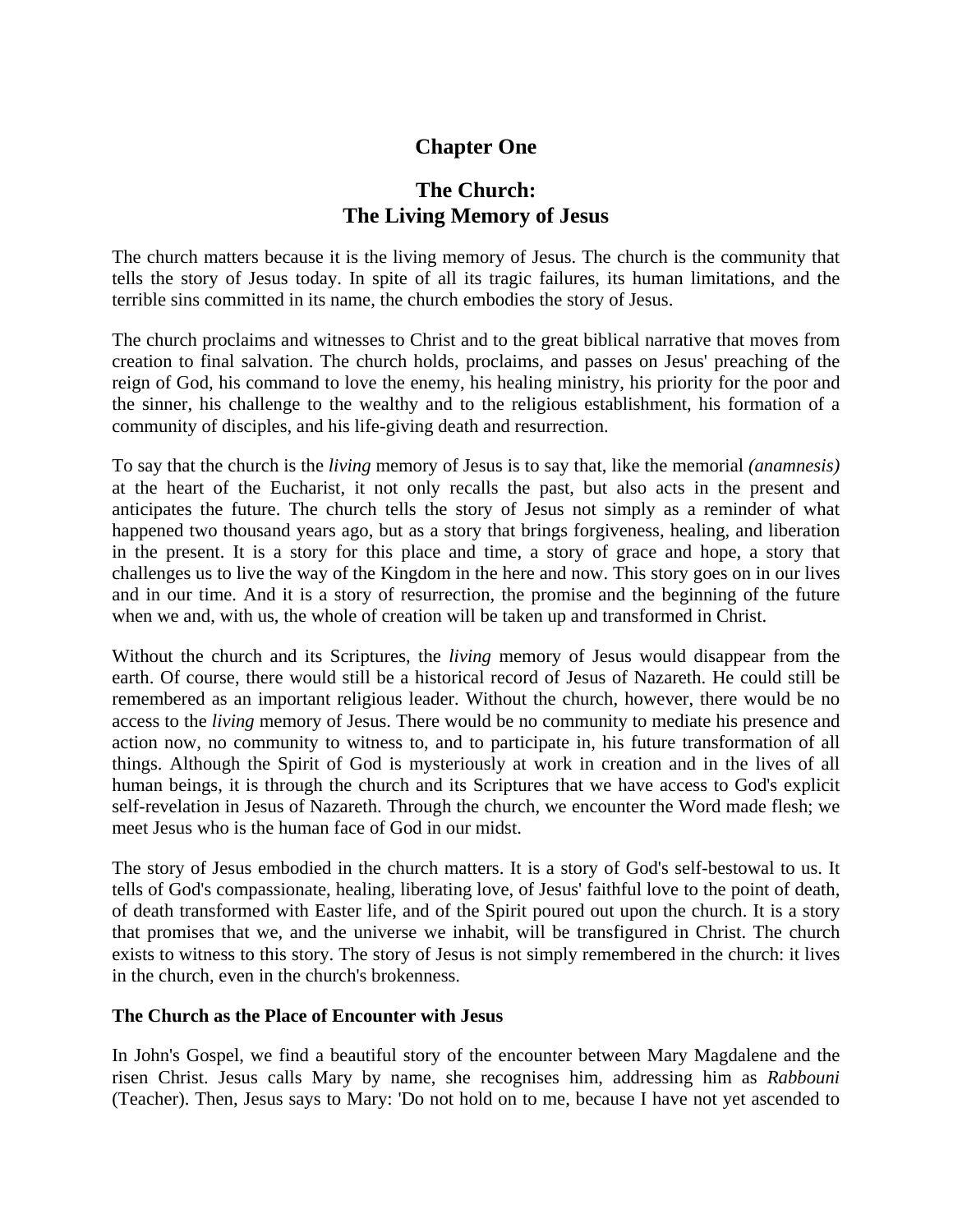the Father (John 20:17). In her encounter with the risen one, Mary must learn to let go of the old way of being with Jesus. Mary, however, is also sent to report to the disciples the message of the risen Lord: 'I am ascending to my Father and your Father, to my God and your God.' Mary, a faithful witness and, as she was later called, 'apostle to the apostles' goes to the other disciples and announces: 'I have seen the Lord' (John 20:17-18).

Radically transformed by the resurrection, Jesus is no longer to be encountered as he was in his ministry. From now on, he is to be met in a new way: in the Spirit, Jesus is present in the life of the community, above all in Word and Sacrament. The risen Christ is always with the church (Matt 28:20). As Christians, we encounter him on the road of our daily lives (Luke 24:31). He is with us when two or three gather in his name (Matt 18:20). We meet him when we listen to his Word and receive the Eucharist from his table. It is the risen Christ who opens the Scriptures for us and breaks the bread. Through the gift of the Spirit, we are transformed in him (2 Cor 3:18).

#### **The Whole Christ**

Jesus did not act simply as an individual. He called a community of men and women together to participate in his life. They were to share with him a ministry that involved preaching the good news, bringing healing, proclaiming forgiveness, reaching out to embrace the poor and outcast, and celebrating inclusive meals that anticipated the coming Kingdom. After his death, they encountered him again as the risen one who brings life and who calls them to go out as his witnesses to the world.

The church springs from the life, death and resurrection of Jesus and from the outpouring of the Holy Spirit. This community, formed in the Spirit, embodies Jesus' life-giving death and resurrection, which the community also preaches to the world. Through the witnessing community, the transforming power of the resurrection can be proclaimed as good news for the world. The community of the church called together in the Spirit is the expression in our world of the resurrection of the crucified.

The Spirit makes us into the Body of Christ. We are made one in Christ through baptism: 'There is no longer Jew or Greek, there is no longer slave or free, there is no longer male and female; for all of you are one in Christ Jesus' (Gal 3:28). The Spirit is given to each disciple in a particular way for the good of the whole community (1 Cor 12:4-11). In all of our diversity we make up the whole Christ: 'For just as the body is one and has many members, and all the members of the body, though many, are one body, so it is with Christ' (1 Cor 12:12).

By participating in the Eucharist, we are brought into profound communion with each other: 'The cup of blessing that we bless, is it not a sharing in the blood of Christ? The bread that we break, is it not a sharing in the body of Christ? Because there is one bread, we who are many are one body, for we all partake of the one bread' (1 Cor 10:16-17). Every Eucharist is an event of communion not only with Christ, but also with each other. It is an anticipation of our final sharing with all things in the communion of the Holy Trinity. As St. Augustine expresses it: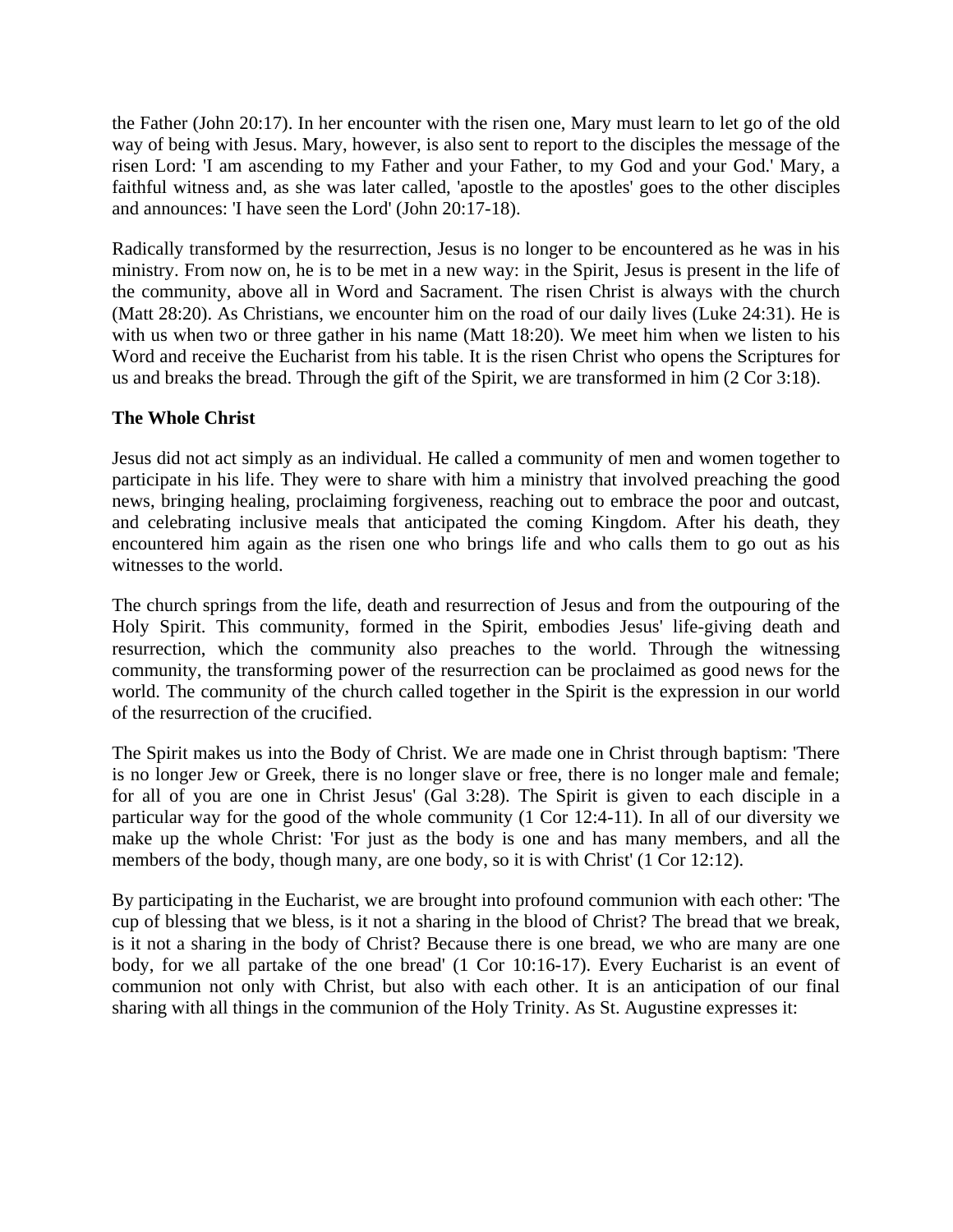If, therefore, you are the Body of Christ and his members, you will find your own mystery set on the Lord's table. It is your own mystery that you receive. You say 'Amen to that which you are, and by replying you give your consent. You hear 'The Body of Christ' and you reply 'Amen. Be a member of the Body of Christ that your 'Amen' may be true. *(Sermon* 272)

We are what we receive: the Body of Christ. We are the Body of Christ in the world. The Christian community, transformed by listening to the Word of God and sharing the Eucharist, is called to be the sign and the agent of the compassionate and healing love of God. God depends upon the members of the church to be Christ to the world: 'Now you are the body of Christ and individually members of it' (1 Cor 12:27).

The real answer to the question 'Why the church?' is that God has chosen to reveal Godself to the world in an incarnate way. The Word is made *flesh* in Jesus of Nazareth. This is shocking enough for those who ponder it. But God has gone much further. Today, the Word of God, the risen Christ, is present in and revealed through the church. And this is not through some ideal church, but in the church as it is: composed of finite, human beings, wonderfully made in the image of God, but still marked by limitations and sin. As a church, we hold in vessels of clay the treasure that is God revealed in the face of Jesus (2 Cor 4: 7).

To embrace the risen Christ fully, it is necessary to risk embracing his community. To do so, is to risk all that human communities can do to us. They can inspire, but they also bring real disappointment and pain; we will feel let down, just as we let others down. To enter wholeheartedly into a human community is to commit oneself to what is beyond one's control. Yet the invitation of God is to embrace this community, to risk the embrace, because it is at the heart of this community, in all its humanity, that we find the living Christ.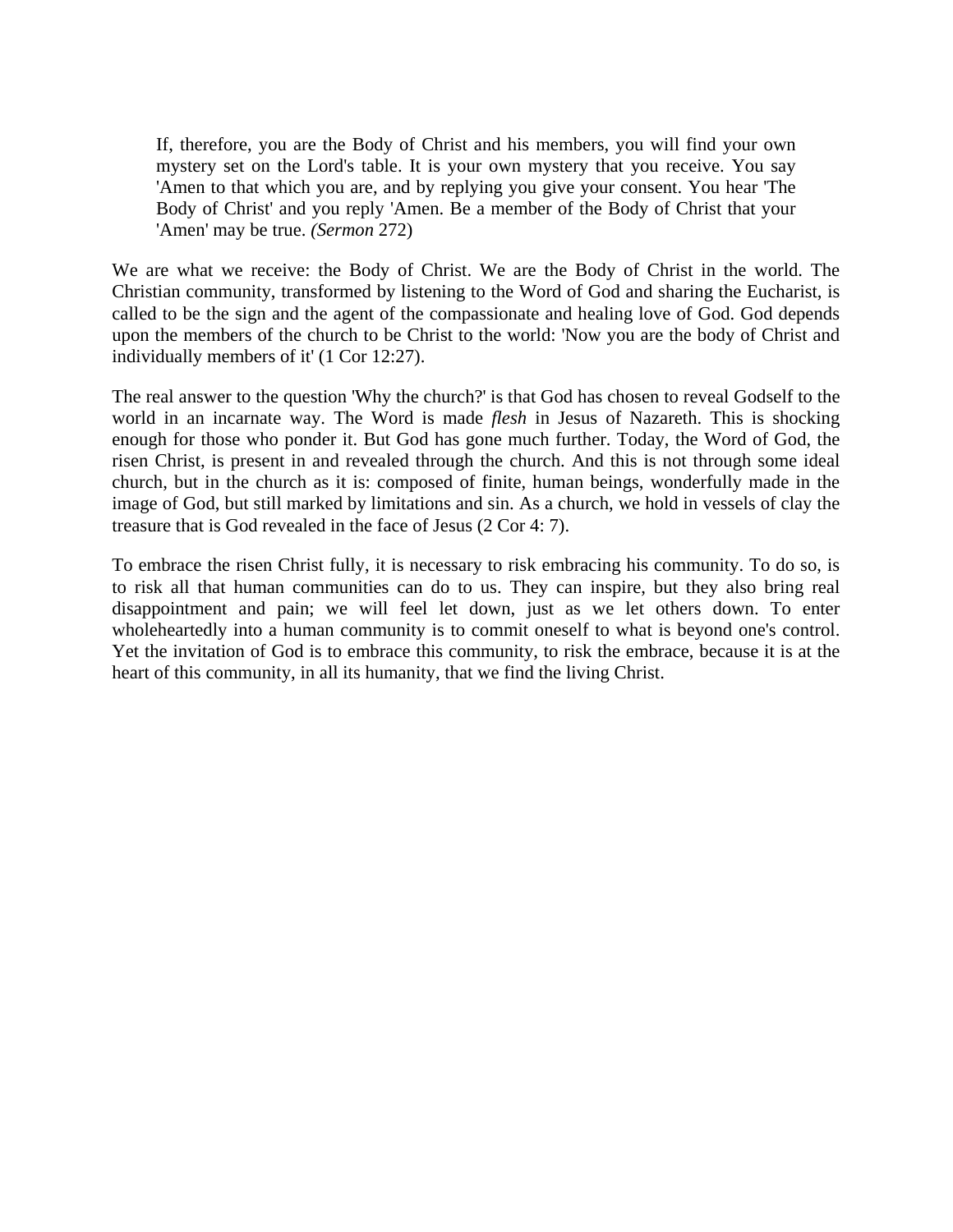# **Chapter Two**

# **Why Belong?**

Human life is essentially social. We are fundamentally interpersonal beings; we are always in relationship with other human beings and the rest of creation. Our individuality is shaped by this context. Since we do not live in isolation, our connection to others affects every aspect of our identity, including our interior life. In a culture that stresses individualism and competition, the social dimension of life is often lost or played down. Nonetheless, it remains true that the desire to belong, to know others and to be known by them, is inseparable from the richest experiences of our humanity.

Christian faith too is radically social. Indeed, Christians believe that human communion finds its source in the Trinity, a loving communion of the three-person God. Accordingly, the Scriptures, from the creation narratives - 'It is not good for the man to be alone' (Gen 2:18) - to the parables of Jesus - such as the Good Samaritan (Luke 10:29-37) - highlight the social implications of identifying God as the giver of life. To share in the divine life is to share in the life of all those who also share in that divine life.

The faith journey, therefore, is a shared journey. The mystery of God is revealed to us as a mystery of communion and we are called to respond to God in a communal way. Through the history of Israel, God established covenants with the people, not with a myriad of individuals. To be part of the covenant was to be part of the faith community with whom it was made. Similarly, Jesus called together a community of disciples, called them to a relationship with him and with each other. `Discipling' and 'belonging' go together.

The New Testament describes as 'church' the community of believers, the body of which Jesus is the head (Col 1:18). This community is not simply a random gathering of people; it is a gathering of believers integrated through baptism into communion with the risen Christ. The community is alive, sharing the gifts and experiences of its individual members, and calling them to account for the responsibilities their membership entails. The Christian community discerns and expresses common values, nurtures practices that foster and support Christian living, and reinforces members in their identity as followers of Jesus. In and through the community, we encounter Christ in word and sacrament and are called to live as disciples in our daily lives.

The church is always more than the particular group of Christians alive at this moment. The church is also the present incarnation of our Christian past, as it has been lived and handed down over history. It is through the Church that we come into contact with the living faith of those believers who have gone before us. The church is embodied history; it brings present-day believers into contact with the ways in which Christians of other times and cultures have understood and expressed their faith. Membership of the church, therefore, can free us from the limits, the narrowness, of our immediate experience; it offers us a broader and deeper perspective on what it means to be a disciple of Jesus Christ.

A community of faith develops structures, practices and regulations that help it live the life of faith and reflect a particular religious culture. These shared understandings guide the faith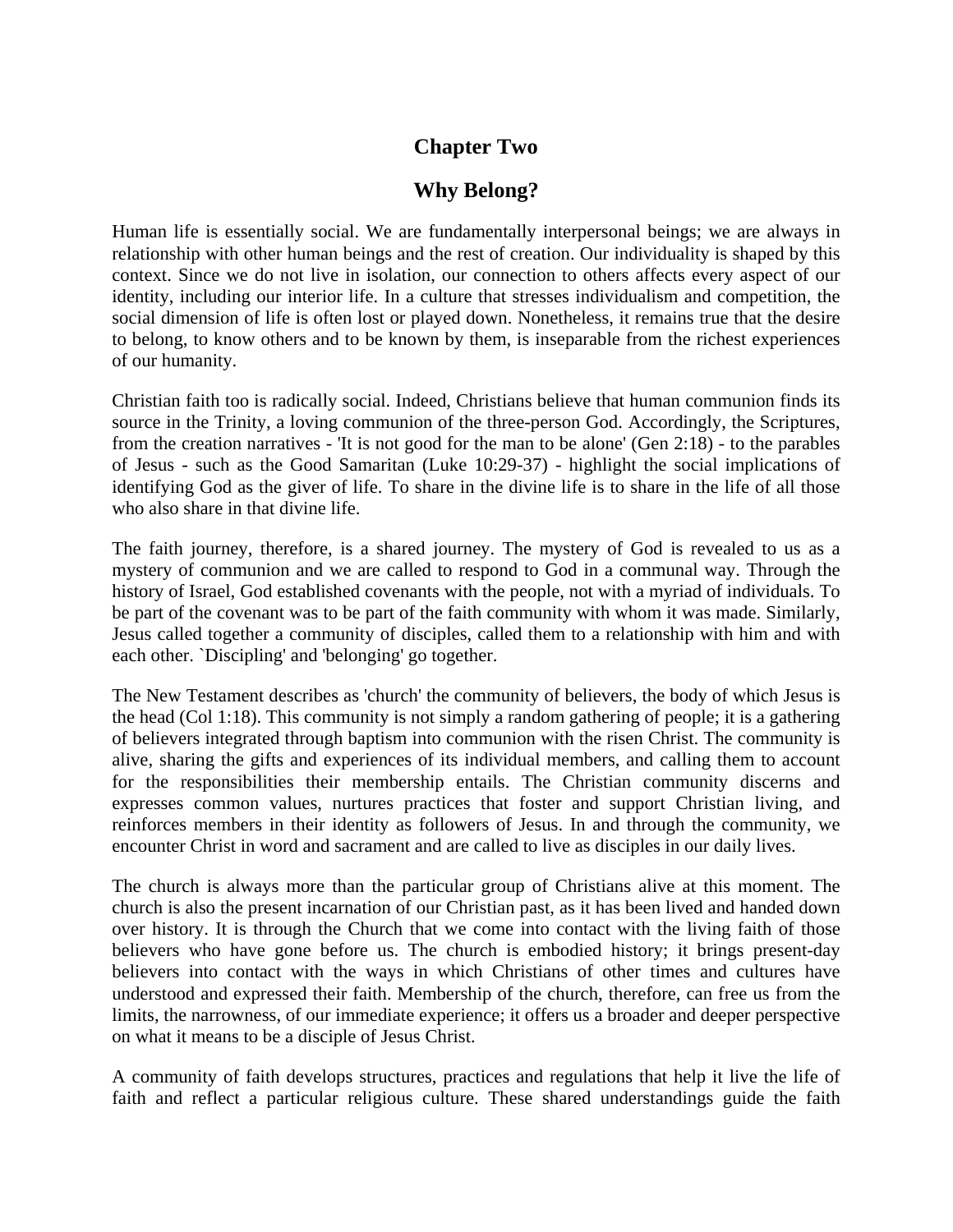community of today in developing a living and authentic response to the love of God expressed in Jesus. The great spiritual figures of the past were not individualists: their growth in faith was nurtured and nourished by the communities of faith to which they belonged or which they founded. Through this common life, they came to a greater intensity and depth in their faith than they would have done alone. The generations that have gone before us witness to the conviction that we can live the Christian life more richly and more fully within a community of faith than is possible in isolation.

The emphasis on community is not to play down the personal religious experience of the individual, but to foster it and support it. Membership of the community of faith can also help to prevent personal experience from succumbing to eccentricities and subjectivism. It reminds us of the objectivity of the event of salvation, of the fact that God is not a product of our own construction. This is not only an affirmation that our interdependence extends to our life in God, but also a reminder of the value of the checks and balances that come from being in community.

As Christian life is shared, the worship of God is also shared. The liturgy of the church is the common worship of the whole Body of Christ as a covenanted people. Eucharist is the covenant meal in which we share in the fundamental mystery of Christ's death and resurrection, which gives us our identities as Christians. The link between Jesus' death and the covenant underlines the essentially social nature of the invitation that comes to us from God through Jesus. We are a covenanted people; we belong to this group of fellow believers. As a eucharistic rite in the Anglican Prayer Book for Australia, drawing on the liturgical forms described in the *Didache,* an ancient Christian text on prayer and discipleship, reminds us:

As this broken bread was once many grains, which have been gathered together and made one bread: so may your Church be gathered from the ends of the earth into your kingdom.

The Eucharist, as the covenant meal, brings us into contact with the self-giving of Jesus, which establishes the new covenant. When we accept the Lord's invitation to eat and drink together, we commit ourselves to the covenant instituted by Christ. This common sharing in the mystery of salvation through word and sacrament signals our belonging to a covenant people. The Eucharist is an event of grace in which divisions are overcome and we are brought into a communion that is the taste and promise of our ultimate communion in God.

The mission of the assembled community is to reach out to others as agents of reconciliation and healing. This mission challenges Anglicans and Roman Catholics to work tirelessly for the full communion demanded by the Eucharist, rather than to be content with the continuation of their divisions.

The church remains a broken body: it is an earthen jar that contains great treasure (2 Cor 4:5-7). Our sense of belonging can be limited by hurtful experiences and unchristian treatment. Whether it be offence given or taken, the result can be to weaken our sense of belonging, and distance us from the community of faith. Even though this is understandable, we need to acknowledge the fragility of the church and its humanness, and yet strive to look at it with the eyes of faith, to see and to rejoice in the treasure that it embodies in the fullest possible way.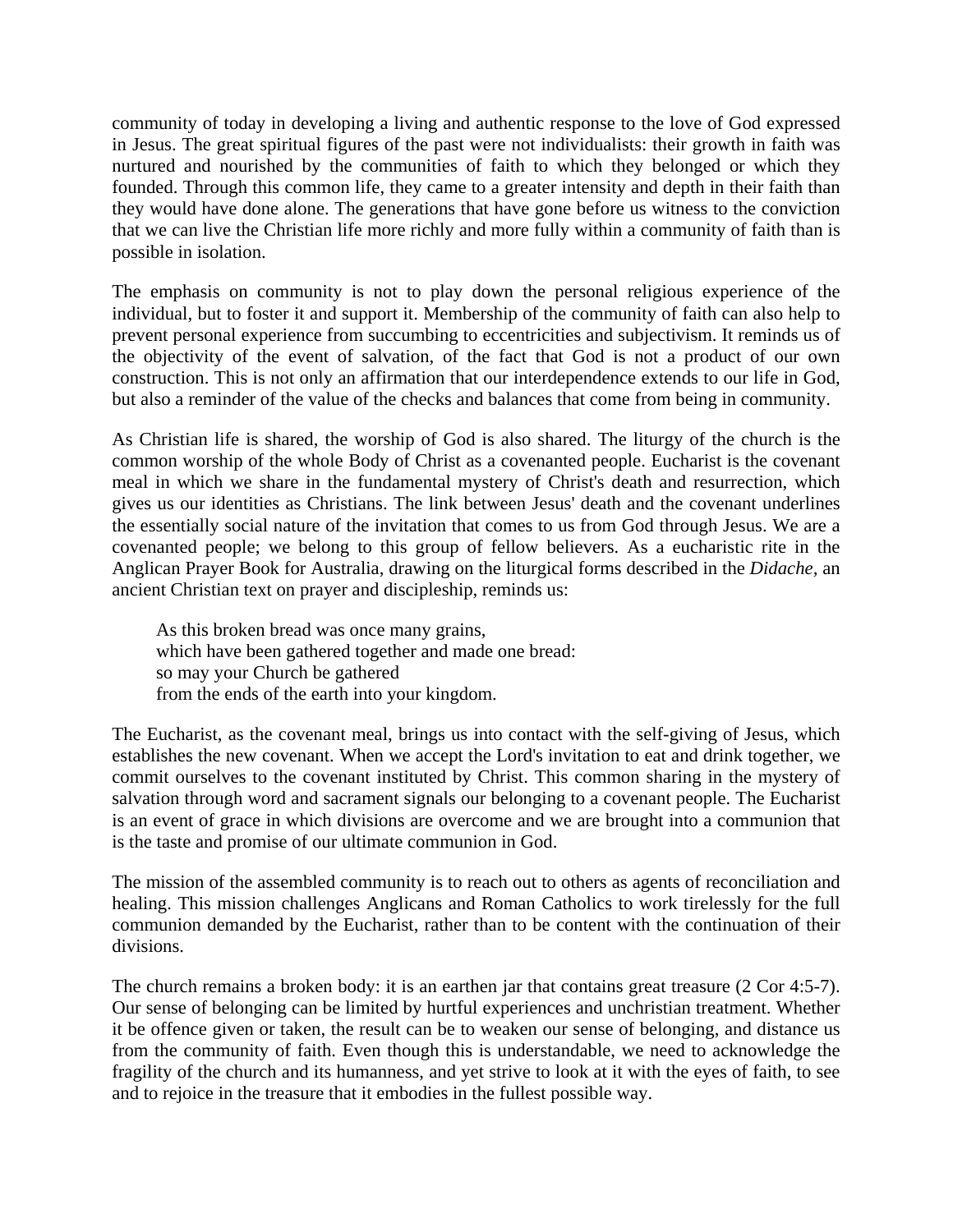## **Chapter Three**

# The Humanity of the Christian Community

And the Word became flesh and lived among us ... full of grace and truth. (John 1:14)

And they shall name him Emmanuel, which means, 'God is with us'. (Matt 1:23)

It is in and through the humanity of Jesus that God is fully present to us and known by us. God did not spurn our company, nor merely send messages from heaven. Rather, God embraced and affirmed humanity in love, grace, and truth, calling us back into right relationship. God chose to take on human flesh and live among us in our world, even while we were yet far off from God. If God regards humanity as precious and worthy of God's love and grace, then we are to do no less.

Since Jesus' death and resurrection, the Spirit makes present the risen Christ in the community of believers. As the Body of Christ, the church is called to be the presence of God in the world, in and through its human life. This calling is dynamic; it is a calling to 'be transformed' more and more into Christlikeness (Rom 12:2; 2 Cor 3:18), as individuals and in our lives together in gathered community. In and through our humanity, we come to know the love, forgiveness, and grace of God, and to mediate God to each other and the wider world.

The church is ambiguous in the way it lives out its calling. The church is at times capable of great deeds, able to shape world events for good: it offers people support, guidance, vision and encouragement; it offers signs of life and hope. Nor is it difficult to find among members of the church examples of inspired leadership, outstanding behaviour, and unswerving commitment to the gospel. At other times and places, the church seems to be riddled with the same malaise as the society with which it is intertwined; members of the church can display petty human attitudes, ambitions and divisions.

In the church's history there are examples of inadequate, even deplorable, leadership, unworthy behaviour, and great inconsistency among its members. What is often apparent in the church is the gap between the message that it preaches and the limits, failings, ignorance, or hypocrisy of those who are the bearers of this message.

The humanity of the church, then, speaks of both our capacity to mediate God to others and of our inadequacies and failings. What is important is that both individual Christians and the Christian community as a whole are aiming toward being a compassionate, merciful, forgiving, and grace- filled presence in history, that they seek to journey with God in their life together.

While the Holy Spirit works in the Christian community and in the hearts of all believers, the reality of human sin shows that we are not always open to the Spirit. At times, we let the glory of the gospel message shine through; at other times, we obscure it by our inadequate living of that same gospel. Our transformation in the Spirit is a lifelong process through different stages of faith.

This process of transformation is a communal activity, and not merely an individual Christian's journey. The church is constituted to be a new creation (2 Cor 5:17), within a new covenant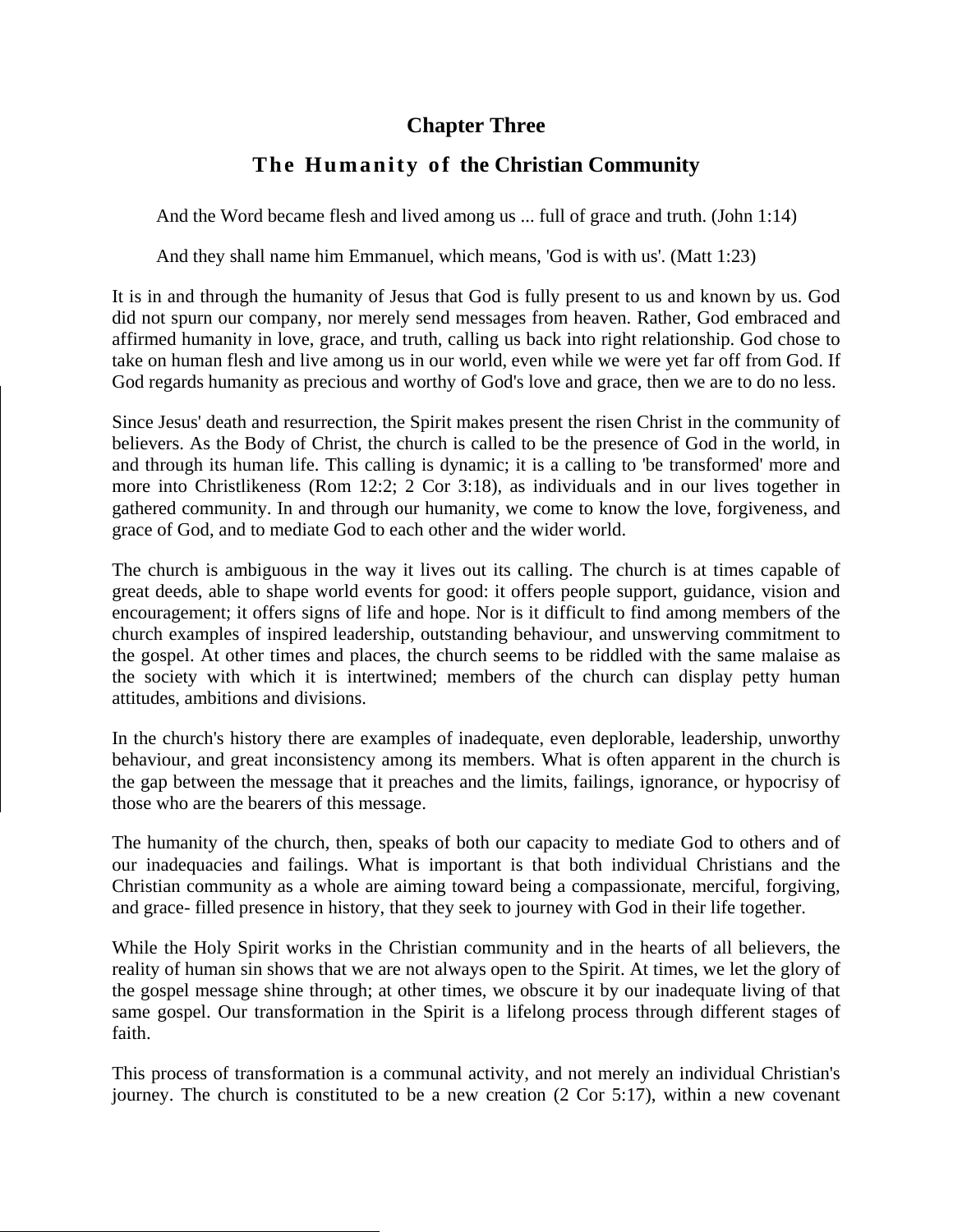(Luke 22:20), following a new commandment (John 13:34). We do not become human in isolation. Nor can we be re-created in isolation. As the community of the new creation, the church has a part to play in reconstructing us as a people whose relationships are based on a new foundation in Christ.

We are all too aware of the terrible violence that results from religious and political intolerance, fear, and exclusion. Such human habits, so ingrained in our natures and societies, belong to the old creation. Jesus established a new creation, a new society founded on God's love and forgiveness offered to all. In this new creation, all the boundaries of exclusion have been broken (Gal 3:28). Peter comes to understand this in Acts 10 as he discerns the beginning of the mission to the Gentiles: 'I truly understand that God shows no partiality' (vv 34ff). In the new creation, our identities should not be forged over against each other, as if we were rivals. Rather we are all included in God's free grace. We need not compete for this grace, just as we can do nothing to earn it.

Standing on our foundation in Christ, the source of our being, makes a difference to the kinds of human beings we are to become. Belonging to the church as the community of the new creation is meant to cultivate new habits and characteristics of the new humanity. The exercise of authentic compassion, for example, if it is to be more than an idle notion that we dream about when sitting in our lounge chair at home, must be learned, practised, and given and received in relationship with others. The foundation of our compassion with others rests on the compassion of God in Christ, who dwelt among us full of grace and truth. Even in the face of abandonment, betrayal and death, God in the risen Christ offered humanity forgiveness and peace. This same Christ remains present to us in the Holy Spirit.

Gathering together for Eucharist is a way of cultivating the habit of thankfulness for this gift. The Eucharist also helps us to learn to be really and gracefully present to others, which is central to being renewed people of God. The Eucharist reminds us that our lives are constituted by God's grace, through which we receive the freedom to let go of old ways, and the freedom to go into the world 'thankfully and with courage', as the Anglican eucharistic rite expresses the mission of the church.

The Holy Spirit forms the church, in its humanness, to be a reflection of Christ and a sign of God's presence in the world. This is the calling and privilege of the church. Accordingly, the church is to hold itself accountable before God and the wider human community when it falls short of its high calling. Even in its divided and faulty state, however, the humanity of the Christian community is to be loved and taken seriously, while being called to repentance. We are to act towards each other, in the Christian community and beyond, with no less love than God displayed towards us in Christ.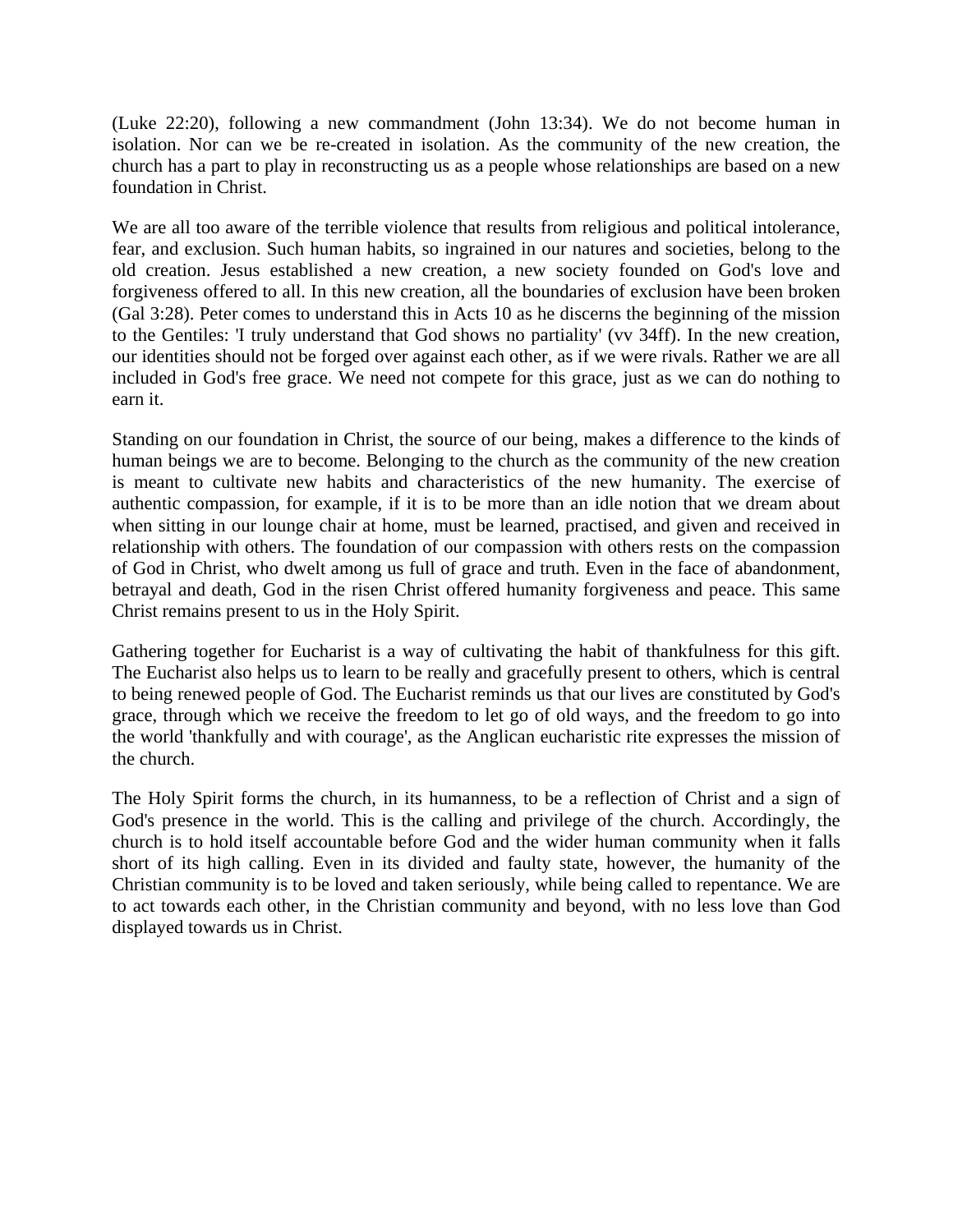## **Chapter Four**

### **Sent into the World**

Being sent is an integral part of both Roman Catholic and Anglican liturgy. The Mass itself derives its name from the final words of the Latin service *(Ite, missa est),* which send out the gathered congregation into its work and worship in the world. The Holy Communion services in the Anglican Church conclude with the prayer: 'Send us out in the power of your Spirit to live and work to your praise and glory'. The liturgical rites in both traditions also include the exhortation: 'Go in peace to love and serve the Lord'. Indeed, good liturgy will help those participating to make the connection between their Sunday lives and their Monday lives, between being gathered and being sent.

Mission, then, is as much the daily sending of every Christian into the ordinariness of life as it is about the sending of missionaries to foreign lands. All Christians are sent to bear witness to the reality of the reign of God by the way they live. There will be times when this mission requires Christians to speak explicitly about Jesus; it will always require them to live according to the way of Jesus. The witness of Christian living cannot be ignored or underestimated.

Christians are sent, by the power of the Holy Spirit, to proclaim and live the kingdom of God in the world, working for justice and the welfare of all. This mission has its ultimate foundation in the one God, the Maker of heaven and earth, and the belief that all people are created in the divine image and are answerable to that one God alone.

God's purposes for humanity unfold throughout the Bible: God restores and renews creation after the intrusion of human sin. God's mission came to a climax by sending Jesus who lived as one of us, died for us, and was raised for us. Through the risen Jesus, we receive the Holy Spirit to give us the new life and purpose that God has achieved in Christ. The disciples of Jesus are sent to be a light to the nations, to be a healing presence among their neighbours (Luke 10), and to baptise and teach in Christ's name until he returns (Matt 28).

Indeed, each of the Gospels ends with the challenge to mission: 'Go therefore and make disciples of all nations' (Matt 28:19); 'Go, tell his disciples and Peter ...' (Mark 16:7); 'Repentance and forgiveness of sins is to be proclaimed in his name to all nations' (Luke 24:47); 'As the Father has sent me, so I send you' (John 20:21). Other texts of the New Testament witness to the ways in which these mandates shaped the ministry and mission of the early church, just as they continue to shape the church today.

Christians are called to lead authentic lives that are attractive to those around them. Jesus wants the renewed people of God to be like a city built on a hill, drawing in others who would also give glory to our Father in heaven (Matt 5:16). The apostle Paul reminds the Corinthians that believers are to be the 'aroma of Christ to God among those who are being saved' (2 Cor 2:15). Similarly, the apostle Peter reminds his readers that others should be won over by the quality of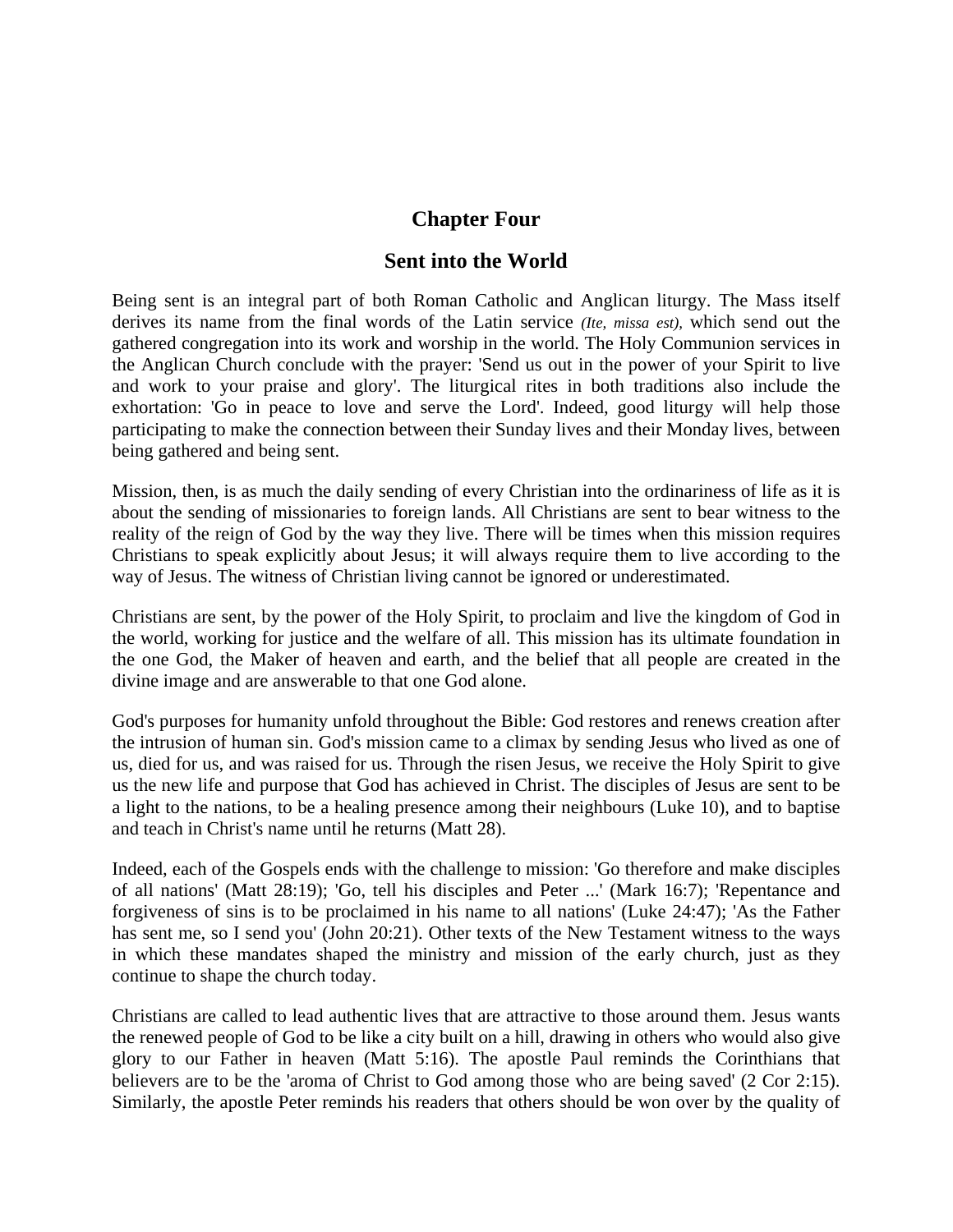Christians' lives (1 Pet 3:1-6), by the fact that they conduct themselves 'honourably among the Gentiles' (1 Pet 2:12). Just as the witness of the earliest Christian community generated the 'goodwill of all the people' (Acts 2:47), our behaviour today ought to be an 'ornament to the doctrine of God our Saviour' (Titus 2:10).

In both the Anglican and Roman Catholic Churches, the recognition of the missionary vocation of each baptised person has always accompanied a stress on the missionary activity of the church as a whole. Indeed, both communions draw inspiration from the great missionary figures of the church before the Reformation: St Patrick, from Wales, who brought the gospel to the Irish in the fifth century; St Augustine of Canterbury, a Roman, who was sent by Pope Gregory the Great to evangelise the English in the sixth century; St Boniface, a Briton, who evangelised the Saxons and the Frisians in the eighth century.

From the sixteenth to the nineteenth century, there was a long history of missionary journeys from Europe to many parts of the Americas, Asia, and Africa. In recent years, Christians have become more critically aware of the ways in which some of this missionary activity was intertwined with European colonialism. This awareness has sparked new models of engagement that aim to inculturate or contextualise the gospel through listening, service, and liturgical expressions that are attentive to local cultural forms and respectful of all God's children.

Mission has as its ultimate goal the gathering of God's people into a new creation, where righteousness shall dwell (2 Pet 3:13). At the same time, it has a more immediate goal of serving the kingdom of God in this world so that the peace, love, and justice of God may reign in daily life: 'The Church serves the Kingdom by establishing communities and foundingnew particular Churches and by guiding them to mature faith and charity in openness towards others, in service to individuals and society, and in understanding and esteem for human institutions' (Pope John Paul II, *Redemptoris missio* [1990], n 20). We are sent out, having been gathered as the people of God, the Body of Christ, the temple of the Spirit, to honour God with prayer, worship, praise and thanksgiving, and to honour our sisters and brothers in Christ with mutual service, encouragement, and edification.

In response to both the Great Commission to love God and our neighbour (Matt 22:34-40) and the Great Commandment to make disciples of the whole world (Matt 28:19), mission must address every part of human life. It includes, therefore, the appeal to individuals to turn to Christ and repent of their sins. Believers are to be ready with a 'defence for the hope that is within them' (1 Pet 3:15), but to do so with 'gentleness and reverence' (1 Pet 3:16), so that their conduct might confirm their confession of faith. We are sent as Jesus was sent: to serve God's kingdom through responding to physical needs and speaking words of life and hope. We are to point others to God's work of calling all people into his kingdom (1 Cor 1:26-31).